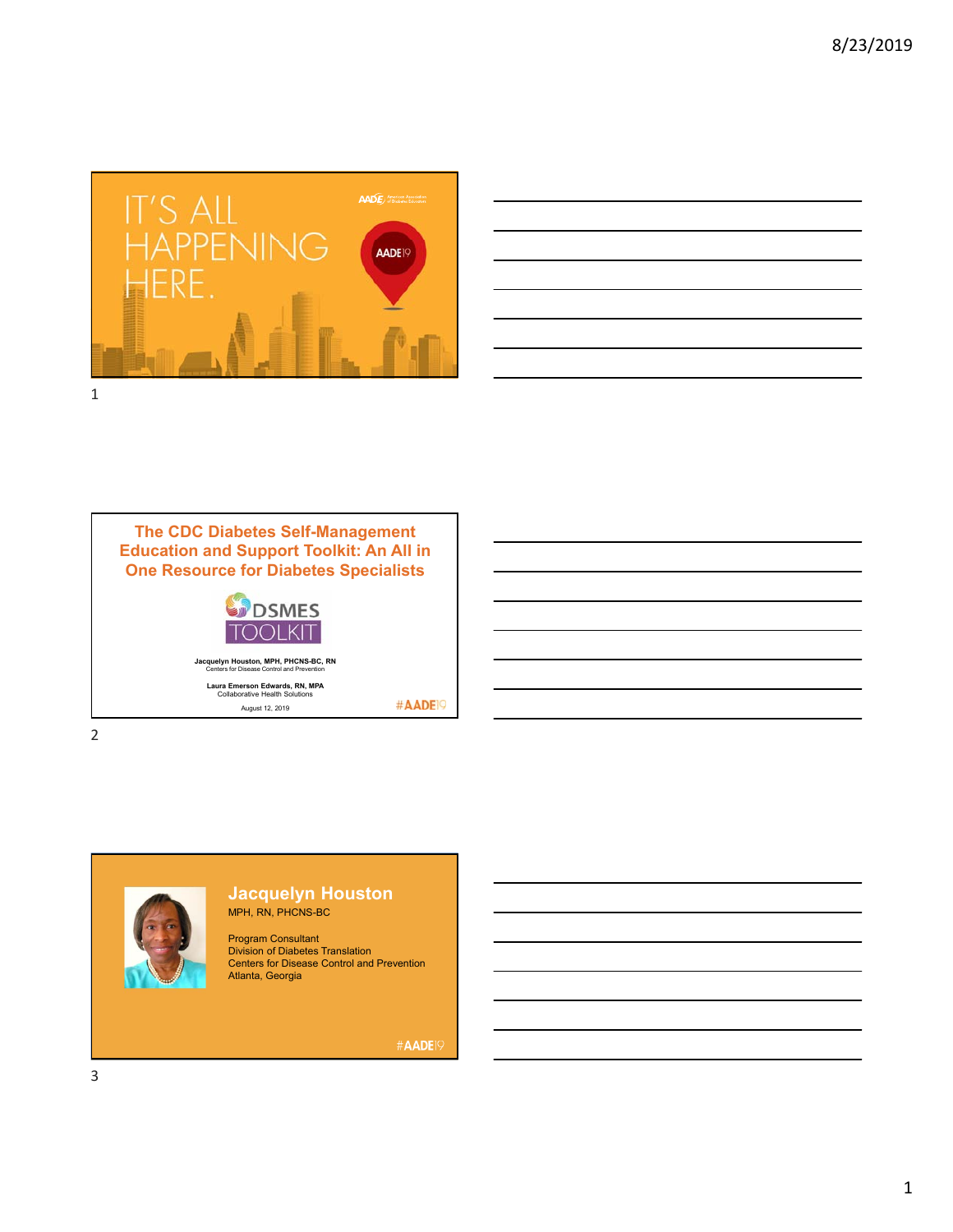#### **Laura Emerson Edwards** RN, MPA

President and CEO Collaborative Health Solutions Raleigh, North Carolina

#AADE<sup>19</sup>

4

### **Disclaimer**

*The information presented here is for training purposes and reflects the views of the presenters. It does not necessarily represent the official position of the Centers for Disease Control and Prevention*.

#AADE<sup>19</sup>

5

#### **Disclosure to Participants**

- Notice of Requirements For Successful Completion
	-
	- Please refer to learning goals and objectives Learners must attend the full activity and complete the evaluation in order to claim continuing education credit/hours
	-
- Conflict of Interest (COI) and Financial Relationship Disclosures:<br>- Jacquelyn Houston, MPH, RN, PHCNS-BC No COl/Financial Relationship to disclose<br>- Laura Emerson Edwards, RN, MPA No COl/Financial Relationship to d
- 
- Non-Endorsement of Products: Accredited status does not imply endorsement by AADE, ANCC, ACPE, or CDR of any commercial products displayed in conjunction with this educational activity • Off-Label Use:
	-

– Participants will be notified by speakers of any product used for a purpose other than for which it was approved by the Food and Drug Administration.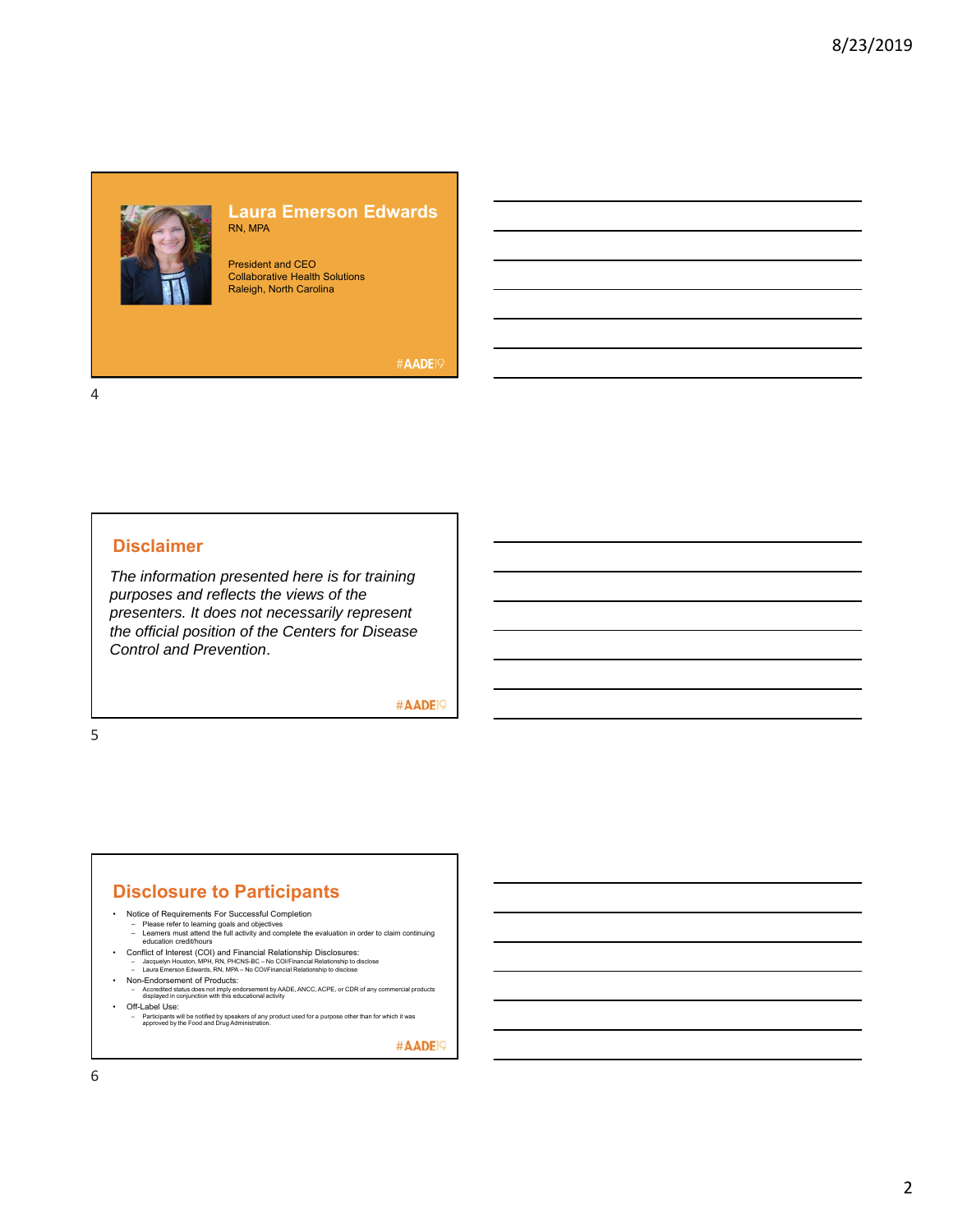# **Objectives**

- Describe the purpose and two content areas of the Diabetes Self-Management Education and Support (DSMES) Toolkit.
- List two ways to use the toolkit to increase access, participation, and coverage for DSMES.
- Identify 3 ways you may apply the toolkit in your DSMES service.

#AADE<sup>19</sup>

7



- **Diabetes Fast Facts**
- 30 million U.S. adults have diabetes
- 1 in 4 don't know they have it
- 7th leading cause of death in the US
- No. 1 cause of kidney failure, lower-limb amputations, and adult blindness
- Medical costs and lost work and wages for persons with diagnosed diabetes total \$327 billion yearly

Centers for Disease Control and Prevention. National Diabetes Statistics Report, 2017. Atlanta, GA:<br>Centers for Disease Control and Prevention, U.S. Dept of Health and Human Services; 2017.<br>https://www.cdc.gov/diabetes/bas #AADE<sup>19</sup>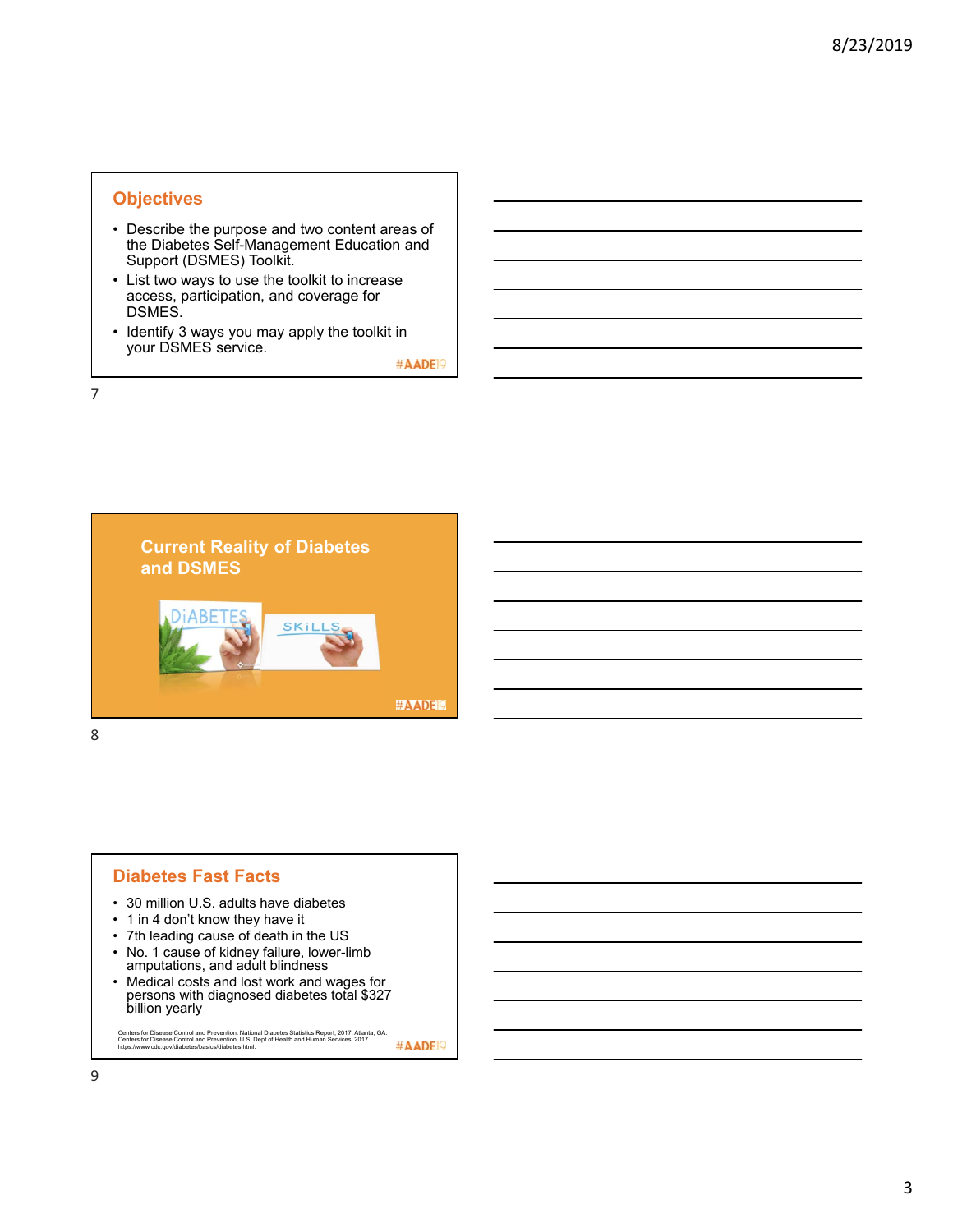

10



# **DSMES Utilization**

- 6.8% of persons with newly diagnosed type 2 diabetes with private health insurance received DSMES within 12 months.<sup>1</sup>
- Less than 5% of Medicare participants with newly diagnosed type 2 diabetes received DSMES.2
- 
- 1. Strawbridge LM, Lloyd JT, Meadow A, et al. Use of Medicare's Diabetes Self-Management Training<br>2. Et R, et al. Diabetes Self-Management Education and Training Among Privately Insured Persons<br>2. Li R, et al. Diabetes Se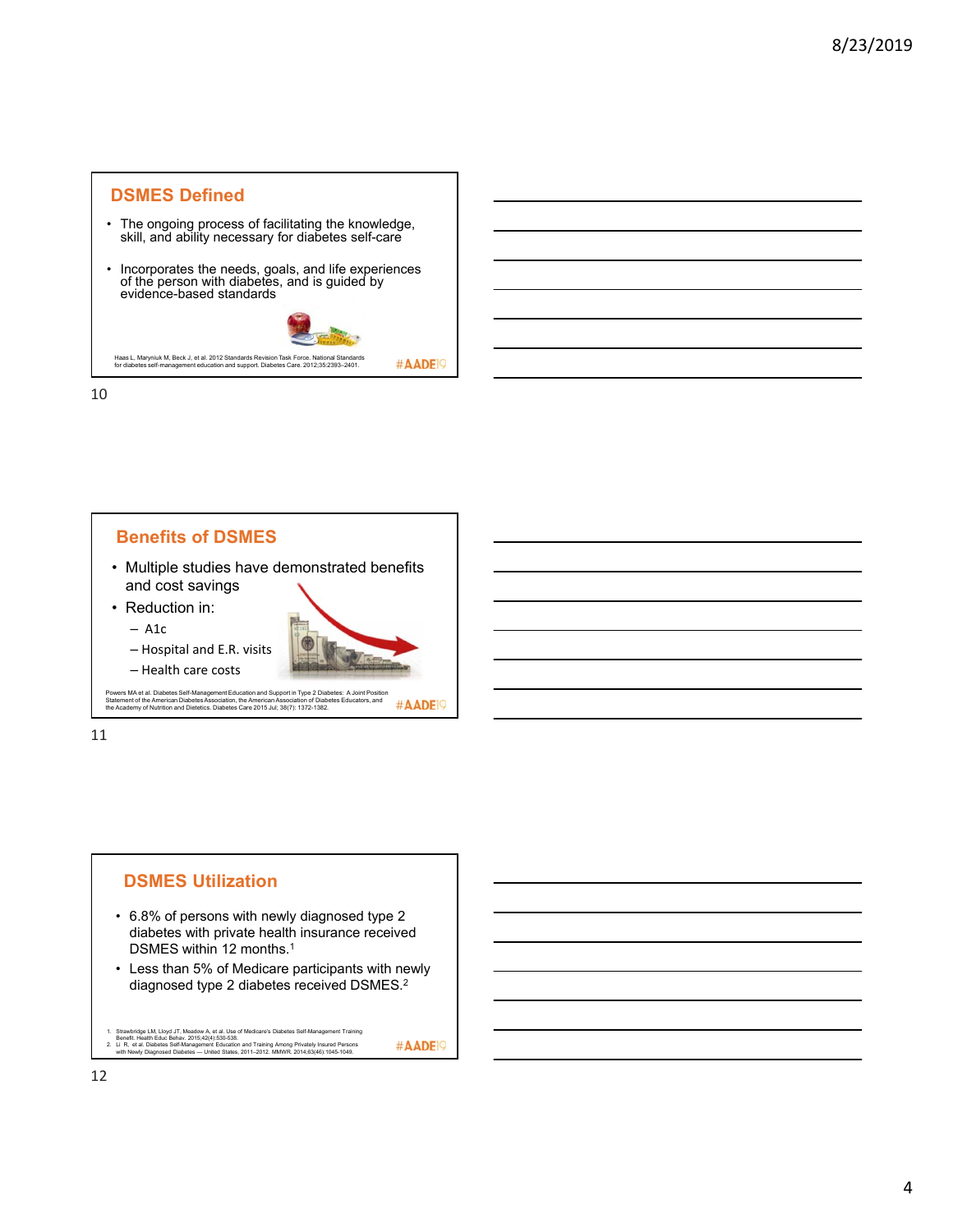## **DSMES Strategies at CDC**

• Increase access to and participation in American Diabetes Association (ADA) recognized and American Association of Diabetes Educators (AADE)-accredited DSMES

• Increase health benefit coverage for DSMES

#AADE<sup>19</sup>



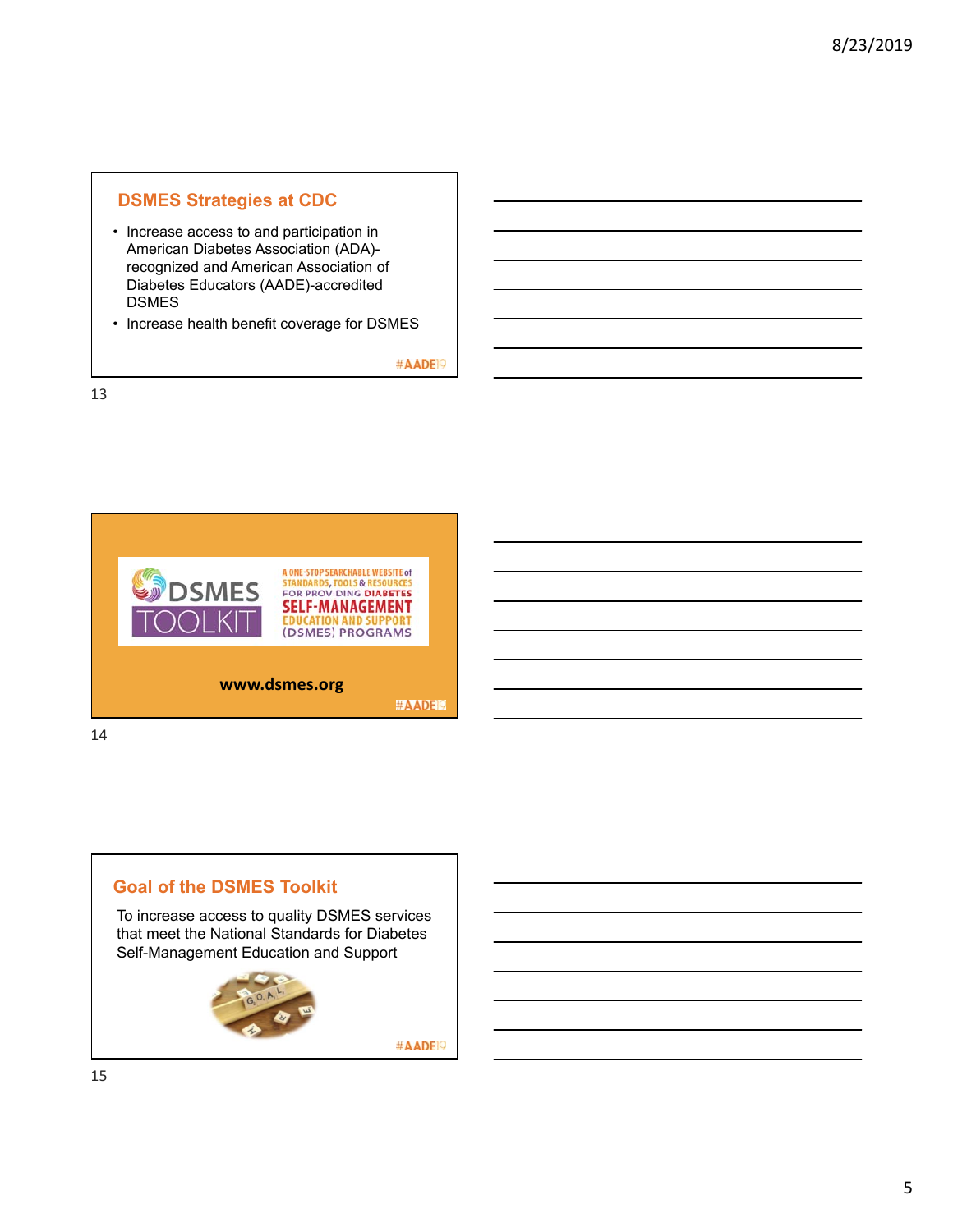## **Purpose of the DSMES Toolkit**

- Communicate the evidence (clinical/economic) and benefits of DSMES.
- Provide resources to facilitate becoming a recognized or accredited DSMES service.
- Compile resources on DSMES referrals, delivery, and reimbursement.

#AADE<sup>19</sup>

16

## **Purpose of DSMES Toolkit**

- Describe common barriers to DSMES, and provide tips for overcoming them.
- Articulate the business case for DSMES to payers and employers.

#AADE<sup>19</sup>

17

### **Audiences**

- Diabetes Educators (RDNs, RNs, PharmDs, CDEs)
- State/local public health and other stakeholders working to increase access to DSMES
- Health care providers seeking to refer persons with diabetes to DSMES services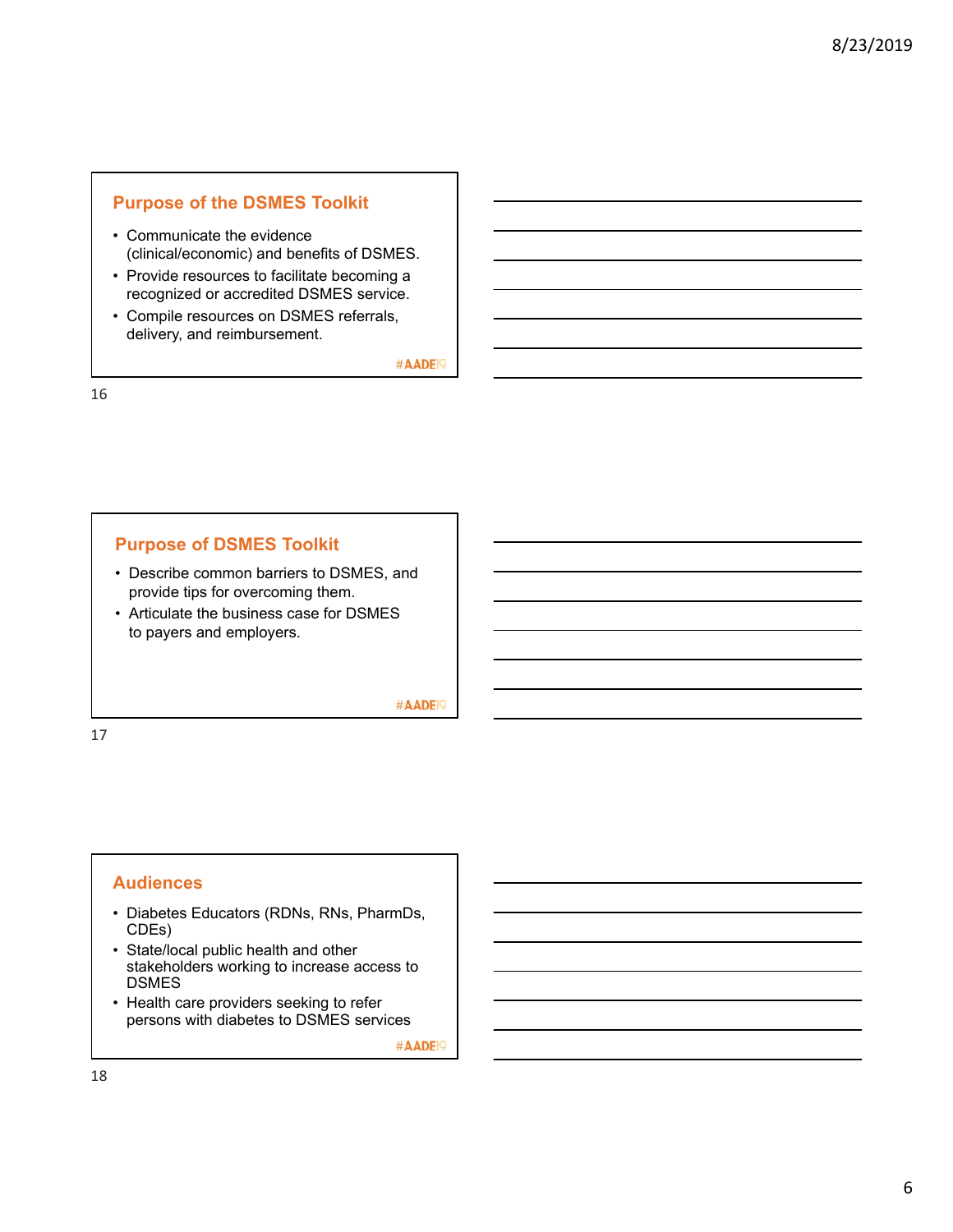### **Advisory Committee**

- Sridhar Balasubramanian, MBA, PhD
- John Buse, MD, PhD
- Ronny Bell, PhD, MS
- Jo Ellen Condon, RD, CDE
- Ian Duncan, FSA, FIA, FCIA, MAAA
- Mary Ann Hodorowicz, RD, MBA, CDE
- Peggy Honoré, DHA • Monica McVicker, RD
- Christine Memering, RN, BSN, CDE
- April Reese, MPH
- Marti Wolf, RN, MPH

#AADE<sup>19</sup>

19

#### **Stakeholder Input**

- Tested toolkit with stakeholders and adapted based on feedback of:
	- Six state health departments
	- Local health department
	- Federally Qualified Health Center
	- Pharmacy
- CDC: Pharmacist-CDE, Diabetes Educator, Project Officer, Endocrinologist

**Note:** Tested with a combination of ADA-recognized/AADE-accredited DSMES services

#AADE<sup>19</sup>

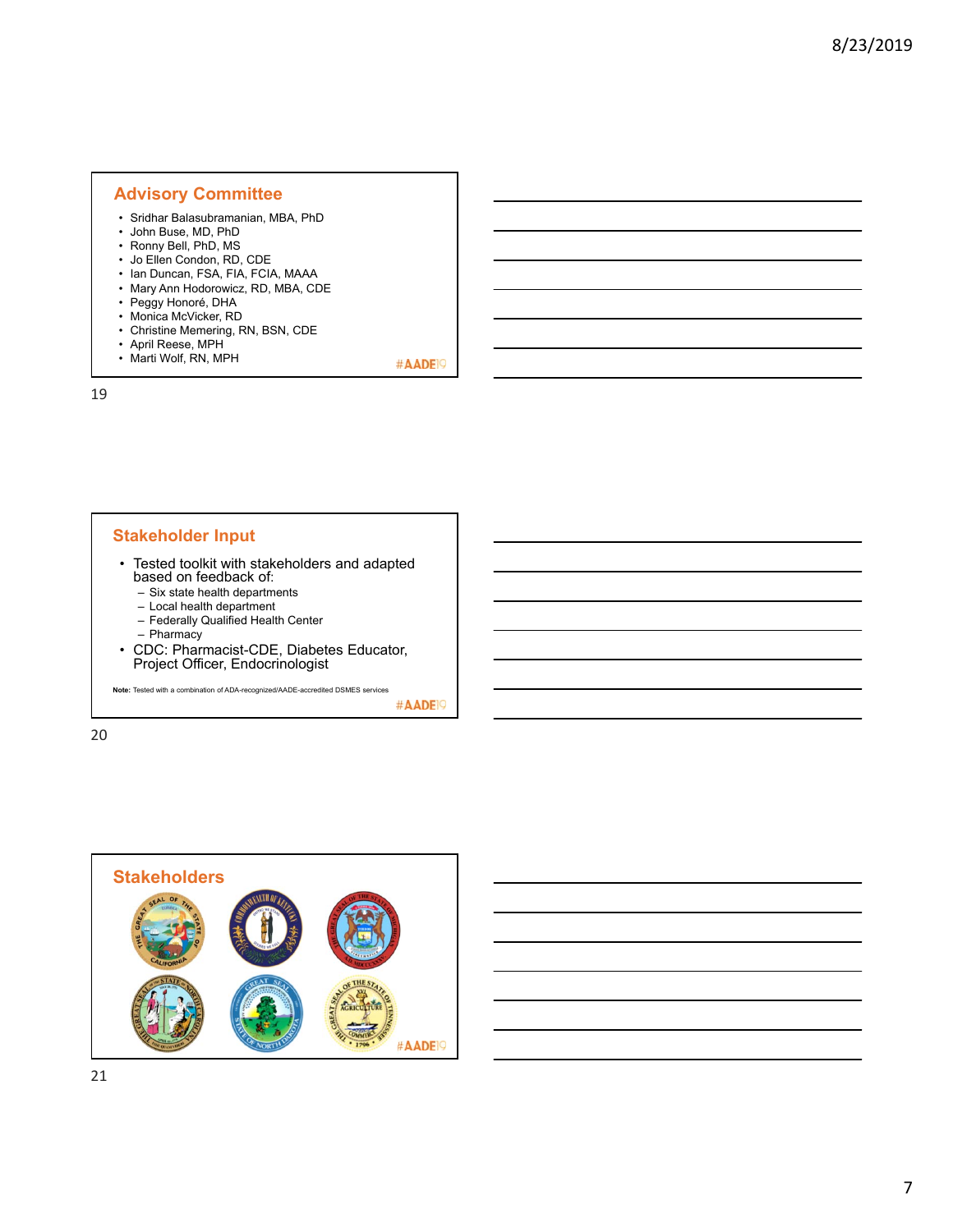

22



#AADE<sup>19</sup>

23

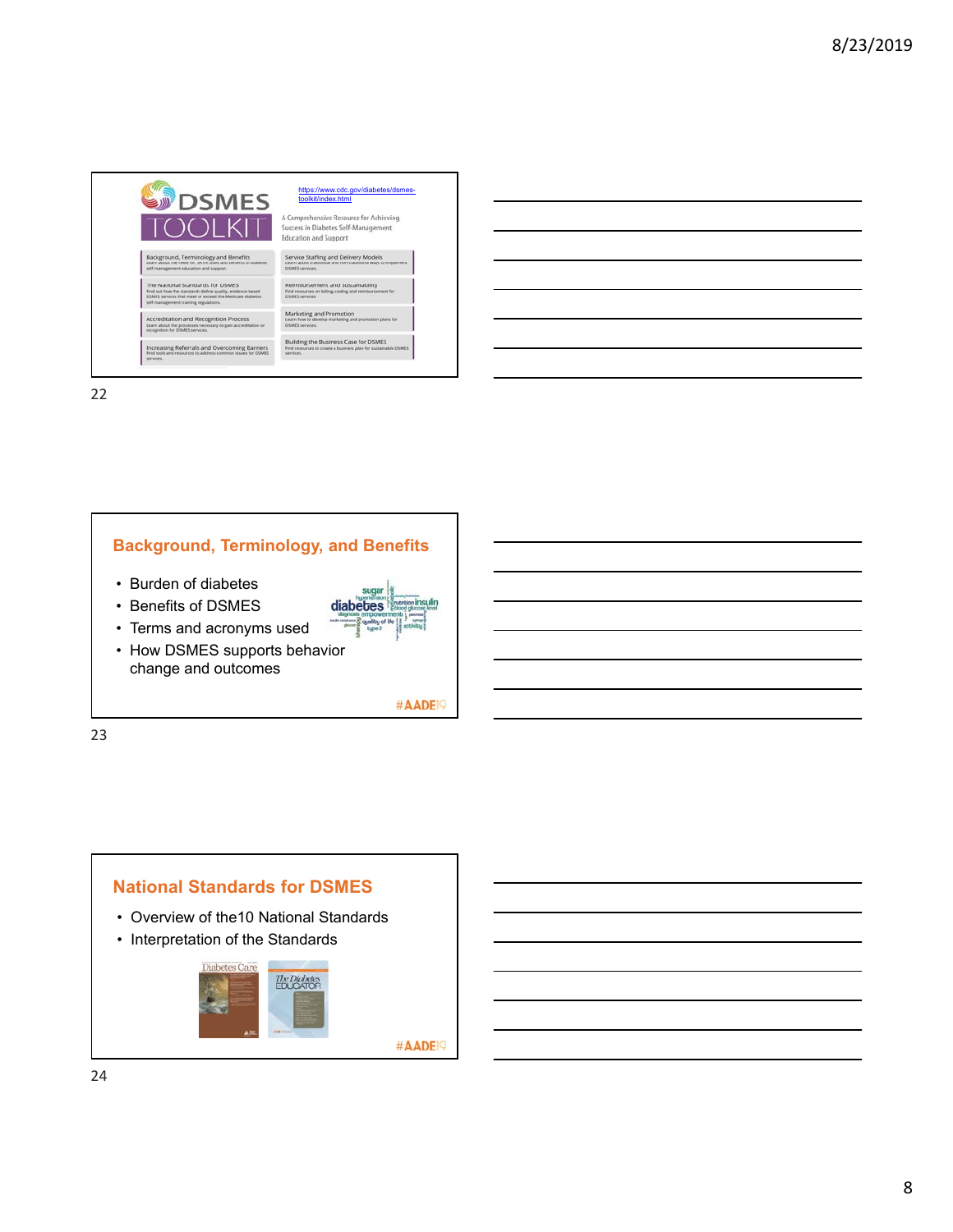# **Accreditation and Recognition Process**

- AADE-accreditation and AADErecognition processes
- Requirements for each standard
- Accreditation/Recognition information



#AADE<sup>19</sup>

25

## **Increasing Referrals and Overcoming Barriers to Participation**

- Referral Process
- Educating Providers
- Establishing a Referral Network
- Empowering Persons with
- Diabetes to Participate in DSMES • Overcoming Barriers to Referral &
- Participation
- Follow-up

#AADE<sup>19</sup>

26

# **Service Staffing and Delivery Models**

- DSMES Settings
- Multidisciplinary DSMES Team

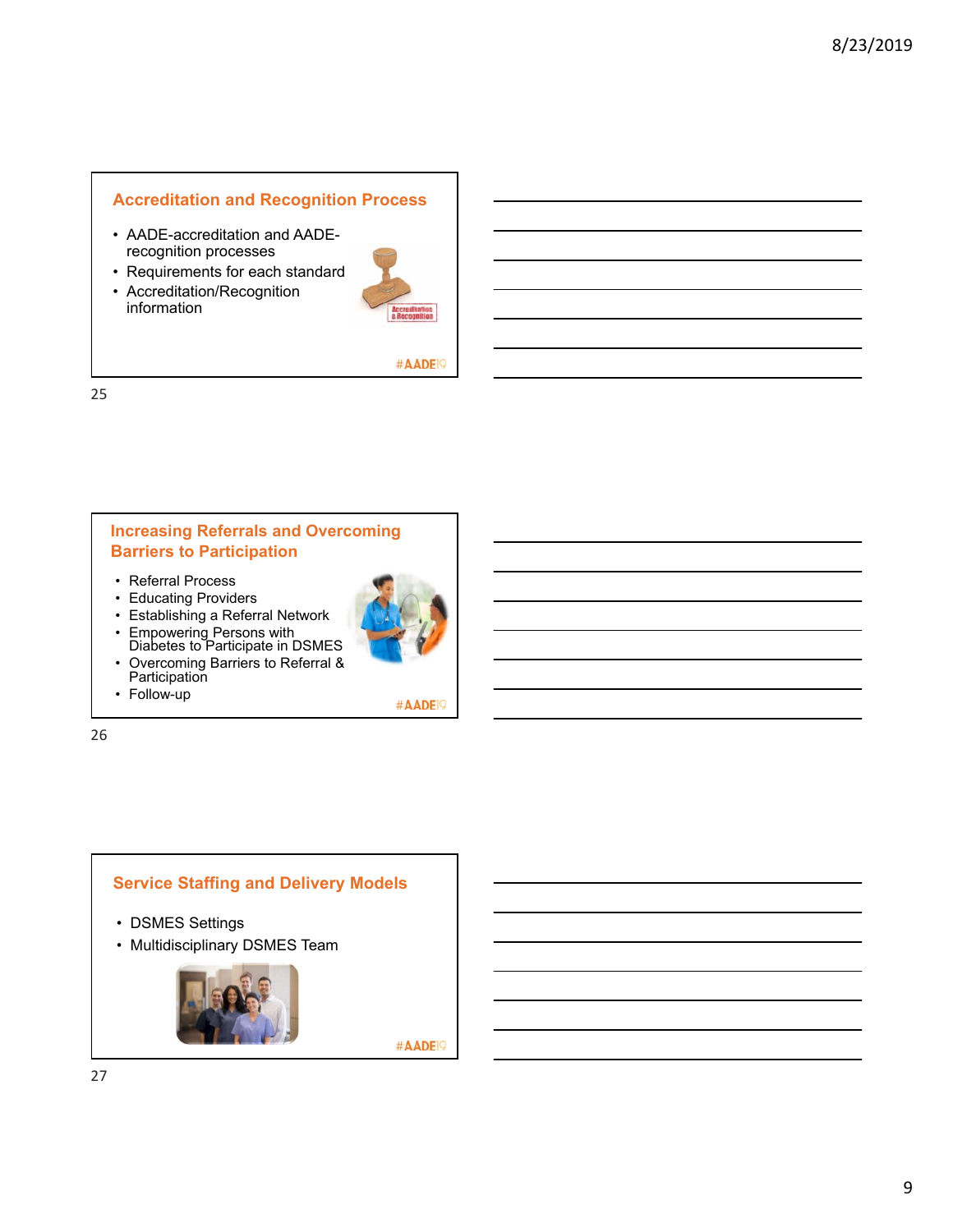## **Reimbursement and Sustainability**

- Benefit Policies and Coverage **Guidelines**
- Medicare Reimbursement Guidelines for DSMT
- DSMES delivery in Federally Qualified Health Centers



#AADE<sup>19</sup>

- Relationship to Medical Nutrition Therapy
- Sustainability of DSMES Services

28





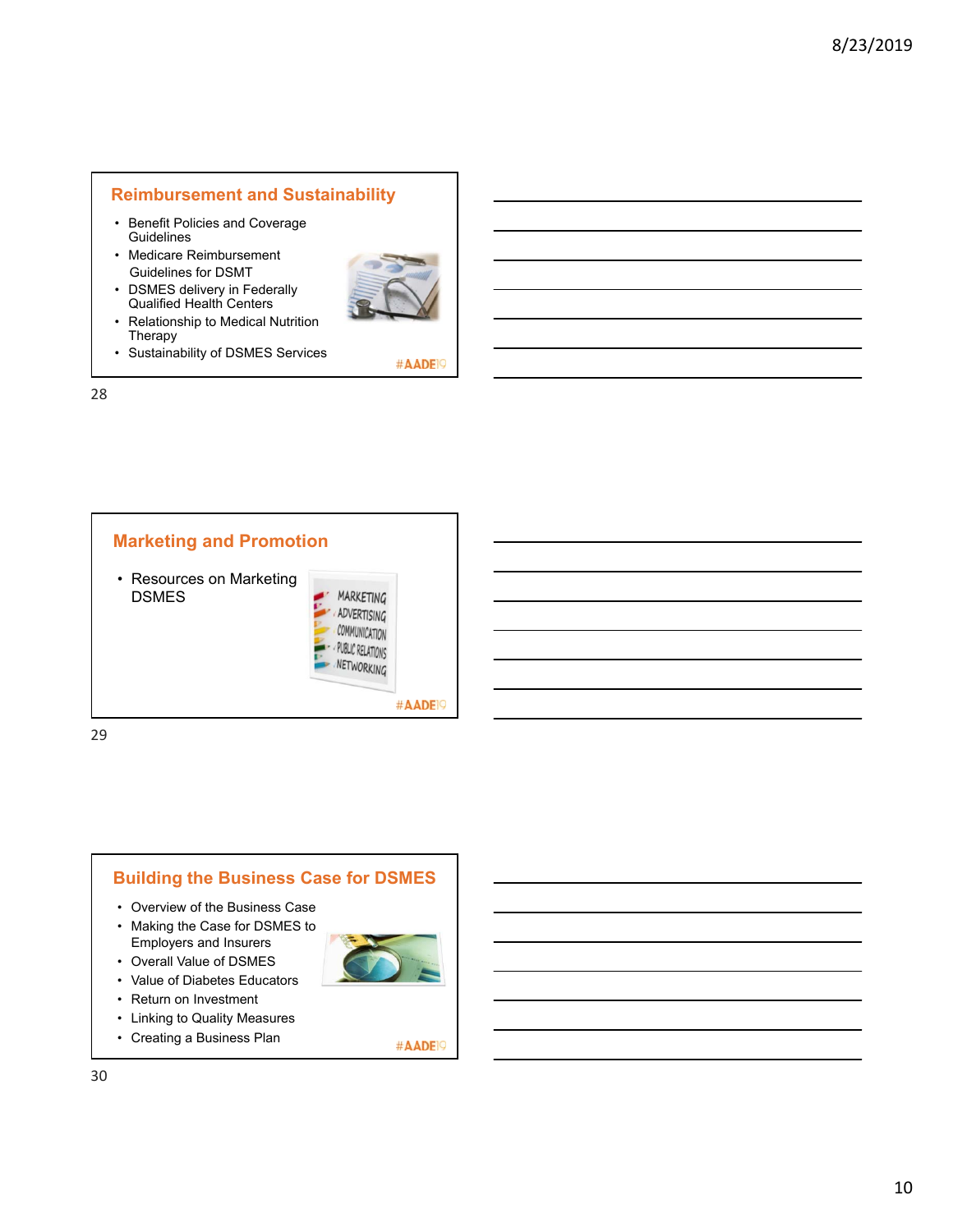



# **Steps in Progress**

- Marketing
	- Ads, social media, and conference presentations
- Technical Assistance – Onsite technical assistance for state health departments
	- Webinars
- Evaluation

#AADE<sup>19</sup>